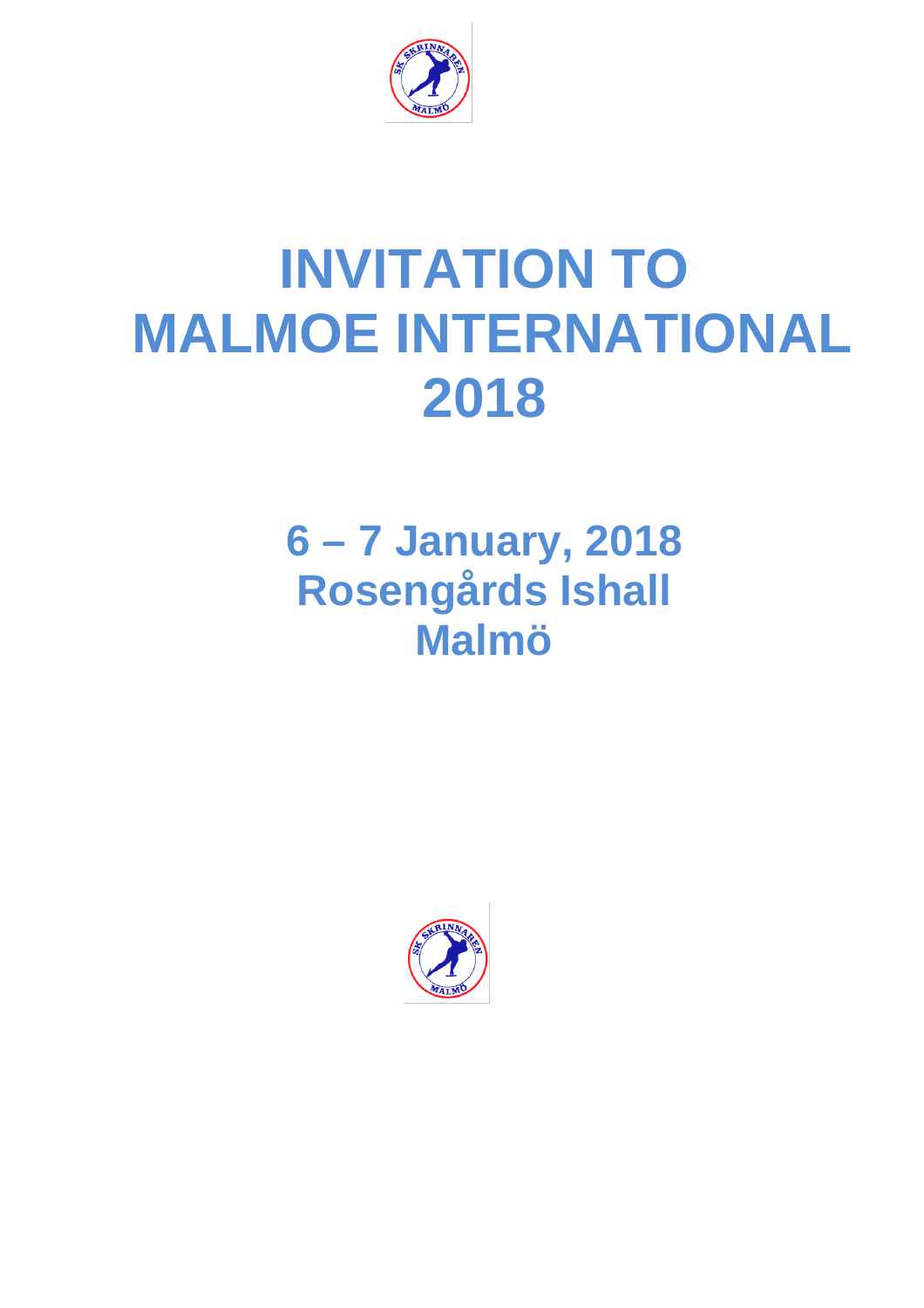

#### **Announcement:**

On Januari 6-7 will SK Skrinnaren togehter with Swedish Skating Association arrange Swedish Championship togehter with an open competition, Malmoe International 2018. The competition will be held according to ISU:s Special Regulations and Technical Rules for Short Track Speed Skating 2016.

# **The open competition is open for everybody:**

We will have a separate open competition, we divide into groups based on personal best on 500m. We mix classes and gender to have nice and tough races.

#### **Condition of contest:**

The qualifying schedule for each distance is based on the "all final system" in each category. The all final system is used in order to guarantee a minimum number of races to all participants. The Organizers reserve the right to change the program and to limit the number of participants due to unforeseen circumstances.

#### **Groups based on personal best on 500m**

| Group A: | Personal best up to 49,999 on 500m  |
|----------|-------------------------------------|
| Group B: | Personal best 50,000-64,999 on 500m |
| Group C: | Personal best over 65,000 on 500m   |
| Relays   | Clubs, mixed                        |

## **Distanses groups:**

| Group A: | 1500m, 500m, 1000m  |
|----------|---------------------|
| Group B: | 1000m, 500m, 777m   |
| Group C: | 777m, 500m, 333m    |
| Relays:  | 5000m, 3000m, 2000m |

The Competitor Steward and the Referee has the right to change the levels of the groups and add/remove distances to make the best competition for everybody!

#### **Preliminar program**

*The program might be changed due to the number of entries!*

| Friday Januari 5   | 18:00-21:00             | Free training                                                               |
|--------------------|-------------------------|-----------------------------------------------------------------------------|
| Saturday January 6 | 10:00<br>11:00<br>16:00 | Competition Warming up<br><b>Start of Competition</b><br>End of day one!    |
| Sunday January 7   | 10:00<br>11:00<br>16:00 | Competition Warming up<br><b>Start of Competition</b><br>End of competition |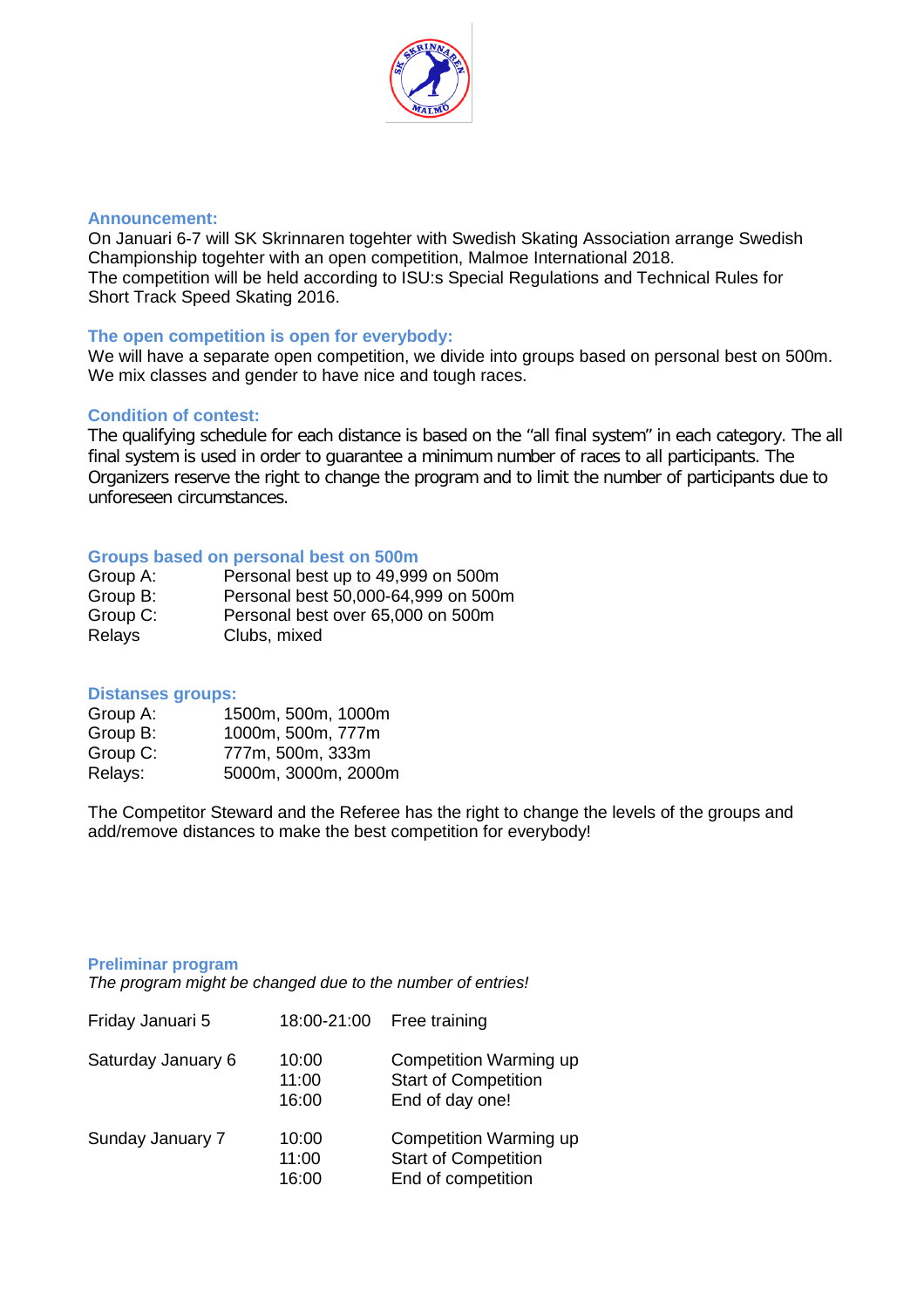

# **Entries and starting fees**

Entries are open to ISU members and their affiliated clubs. In the case of an unmanageable number of entries reductions can be made by the organizers.

Final entries must be submitted until 29 of December 2017, 23:59

Entries by mail to: [danjansson@telia.com](mailto:danjansson@telia.com) Name, class, club, country, personal record on 500m.

# **Entry fee:**

| All Classes | $300$ SEK = 30 EUR |
|-------------|--------------------|
| Relay team  | $300$ SEK = 30 EUR |

For international skaters entry fee has to be paid /transferred latest 3rd of January 2018 to our bank account:

SK Skrinnaren, Bispgatan 15, 216 19 Malmoe Bank and adress: SEB, 106 40 STOCKHOLM, SWEDEN IBAN: SE6850000000055121015925 SWIFT/BIC: ESSESESS If you have problems, please contact Daniel Jansson for other agreements!

#### **Track Conditions**

The track is an artificially refrigerated indoor ice surface with the measures of 30x60 meters. Protective padding covers the boards in accordance with ISU Communication No. 1726. The standard track will be laid out 111.12 meters to the lap with measured curves of 8 meters and there will be 7 markers used to establish the curve. The length of the straight is 28.85 meters. Beside the original track there will be 4 tracks set up to preserve good ice conditions. For all tracks one finish line will be used.

#### **Award of Prizes**

Awards will be given to more or less all participants in Malmoe International.

#### **Medical Assistance**

Paramedical personnel will be present at the competition days.

#### **Medical Insurance**

It is the sole responsibility of each member, on behalf of its participating clubs, to ensure or provide medical and accident insurance for their athletes. Proof of such shall be requested by the Organizing Committee. See I.S.U Rule 119.

#### **Liability**

In accordance with I.S.U Rule 119, the Organizing Committee assumes no responsibility with respect to medical, bodily or personal injury or property loss or damage sustained or caused in connection with this Competition.

#### **Ice rink:**

The competition will take place at Rosengårds Ishall, Frölich väg 6, 213 68 Malmö.